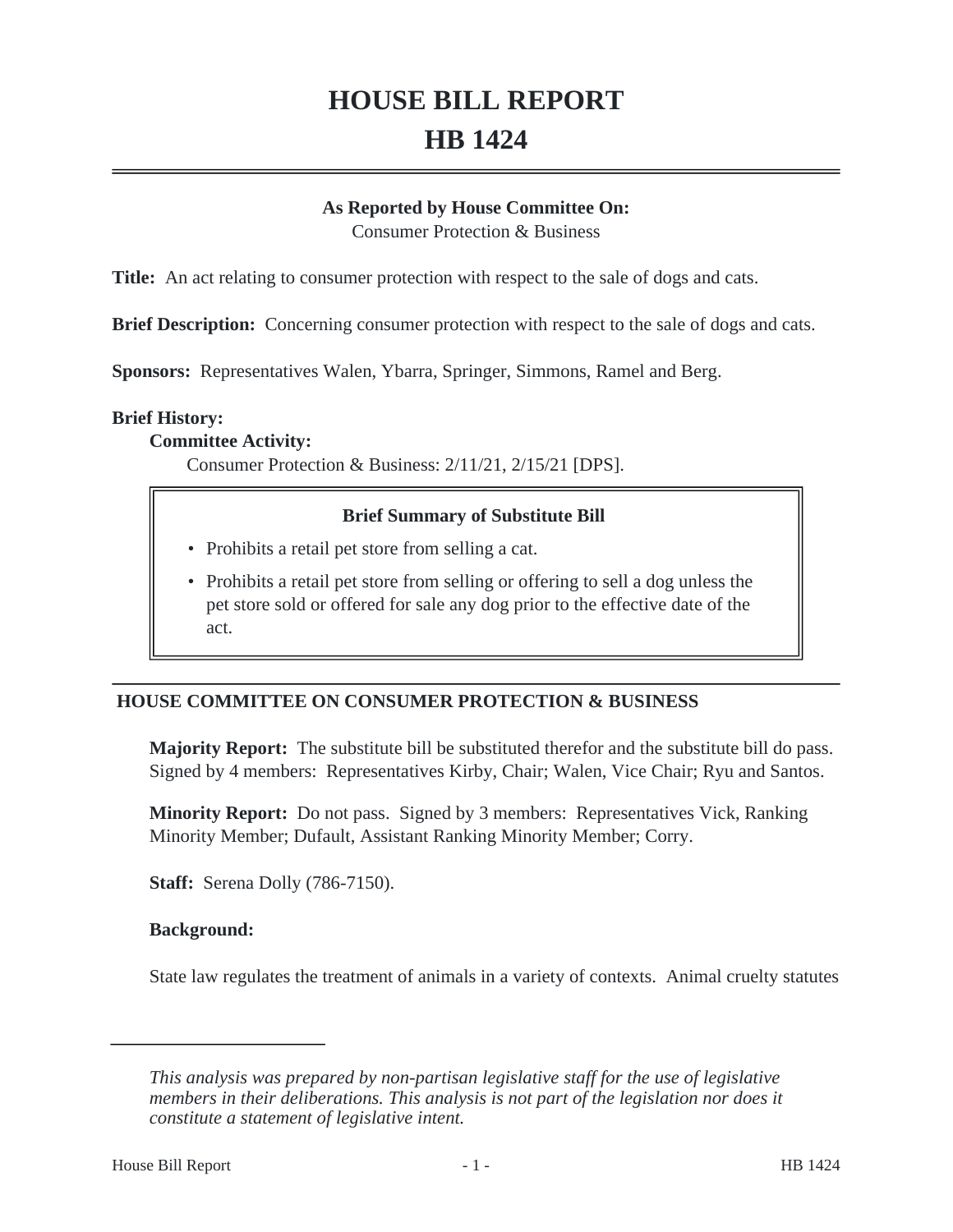prohibit harming or killing animals in most situations and transporting or confining animals in an unsafe manner. State law also requires dog breeding operations to meet requirements regarding space, sanitation, and safety. Dog breeding operations may not have more than 50 adult, intact dogs at one time unless licensed as a commercial breeder by the United States Department of Agriculture (USDA) prior to January 1, 2010.

Certain categories of animal sales are regulated at the federal and state levels. For example, federal and state laws regulate the sale of livestock and the sale of animals for use in research. The retail or private sale of domesticated animals is generally not regulated at either the federal or state level; however, the state prohibits a live dog or cat from being named as collateral for a consumer lease or secured transaction.

Some counties and cities impose regulations on the sale of animals intended for use as pets, such as imposing licensing requirements on retail pet stores and prohibiting the sale of animals in public places.

## **Summary of Substitute Bill:**

A retail pet store may not sell or offer to sell any cat. A retail pet store may not sell or offer to sell a dog unless the retail pet store sold or offered to sell any dog prior to the effective date of the act.

## **Substitute Bill Compared to Original Bill:**

The substitute bill allows a retail pet store that sold or offered for sale any dog prior to the effective date of the act to continue selling dogs without meeting additional requirements specified in the original bill. The substitute bill removes the penalties for a retail pet store selling a cat or a dog in violation of the act. The substitute bill removes the requirement that a commercial dog breeder licensed by the USDA before January 1, 2010, may only retain its exemption from the limit of 50 adult, intact dogs at one time if it has maintained the license without interruption.

## **Appropriation:** None.

**Fiscal Note:** Not requested.

**Effective Date of Substitute Bill:** The bill takes effect 90 days after adjournment of the session in which the bill is passed.

# **Staff Summary of Public Testimony:**